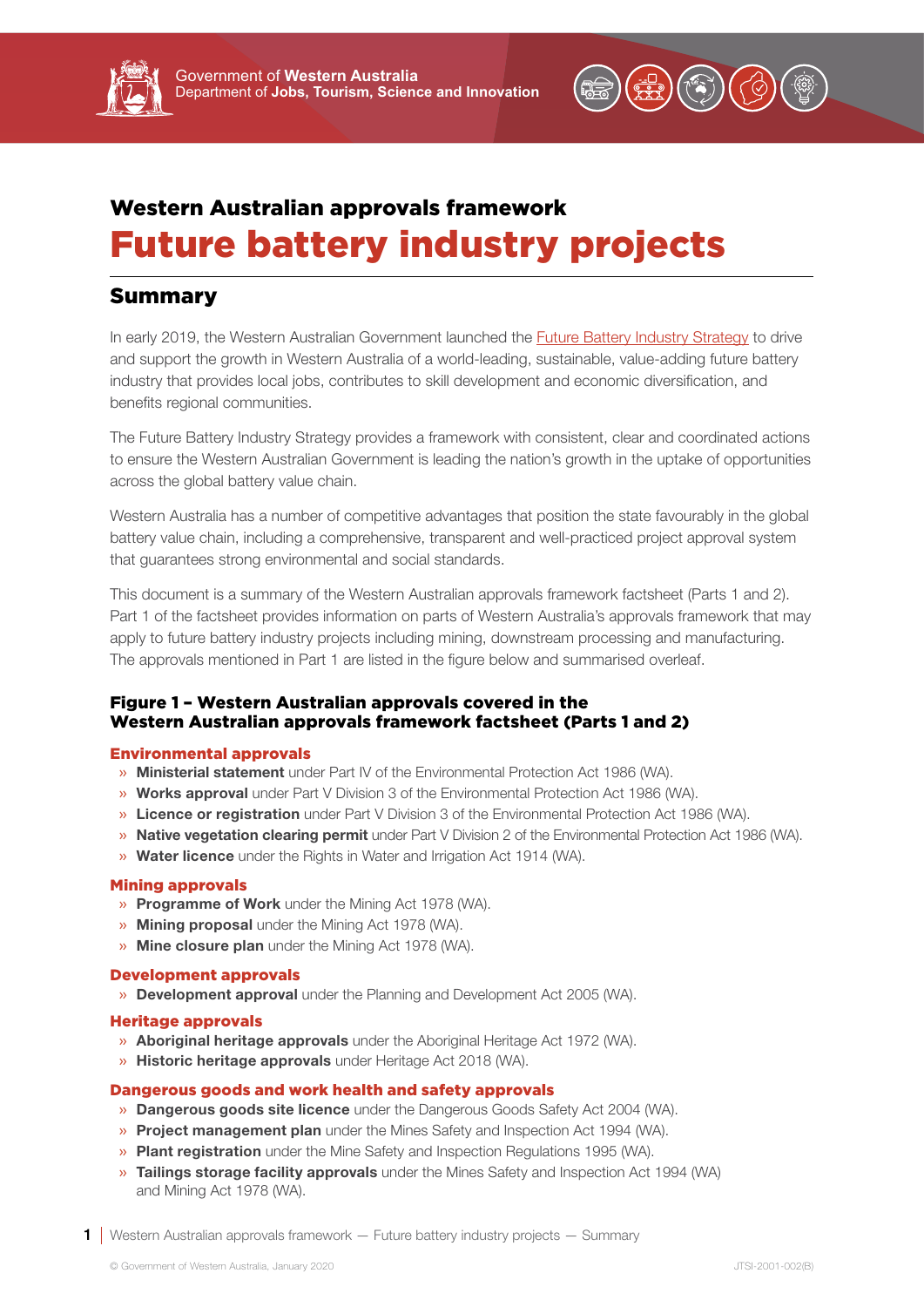



Proponents of future battery industry projects will need to investigate and determine the applicability of the approvals outlined in Part 1. The approvals required may depend on the nature of a particular proposal and site specific characteristics including physical and legal (tenure).

Part 1 of the Western Australian approvals framework factsheet contains information on the following types of approvals:

## Environmental approvals

Both relevant federal and state legislation are outlined in this section, including the Environment Protection and Biodiversity Conservation Act 1999 (Cth) and Parts IV and V of the Environmental Protection Act 1986 (WA). The environmental approvals section covers requirements for ministerial statements, works approvals, licences or registration, water licences and native vegetation clearing permits. Further information on these approvals can be obtained from the Department of Water and Environmental Regulation (DWER).

## Mining approvals

This section explains how mining approvals are regulated in Western Australia through state legislation, including the Mining Act 1978 (WA), the Offshore Minerals Act 2003 (WA) and Mines Safety and Inspection Act 1994 (WA). The mining approvals section covers requirements for a programme of work, mining proposal and mine closure plans. Further information on these approvals can be obtained from the Department of Mines, Industry Regulation and Safety (DMIRS).

## Development approvals

This section outlines how development is regulated in Western Australia. The Planning and Development Act 2005 (WA) and requirements for development approvals are described in this section. Further information on this approval can be obtained from the Department of Planning, Lands and Heritage (DPLH).

## Heritage approvals

This section describes how Aboriginal heritage and historic heritage are governed in Western Australia, including information on the Aboriginal Heritage Act 1972 (WA) and Heritage Act 2018 (WA). Further information on heritage approvals can obtained from **DPLH**.

## Dangerous goods and work health and safety approvals

Part 1 ends with an outline of dangerous goods and work health and safety approvals in Western Australia. Relevant state legislation is summarised in this section, including the Dangerous Goods Safety Act 2004 (WA), Mines Safety and Inspection Act 1994 (WA) and Occupational Health and Safety Act 1984 (WA). This section covers requirements for a dangerous goods site licence, project management plan, plant registration and tailings storage facility(s). Further information on these approvals can be obtained from DMIRS.

Part 2 of the Western Australian approvals framework factsheet includes a series of frequently asked questions (FAQs) related to the approvals included in Part 1.

For further information on the approvals mentioned in the factsheet, proponents should contact the relevant Decision Making Authority (DMAs). Key Western Australian DMAs are listed overleaf.

**2** Western Australian approvals framework  $-$  Future battery industry projects  $-$  Summary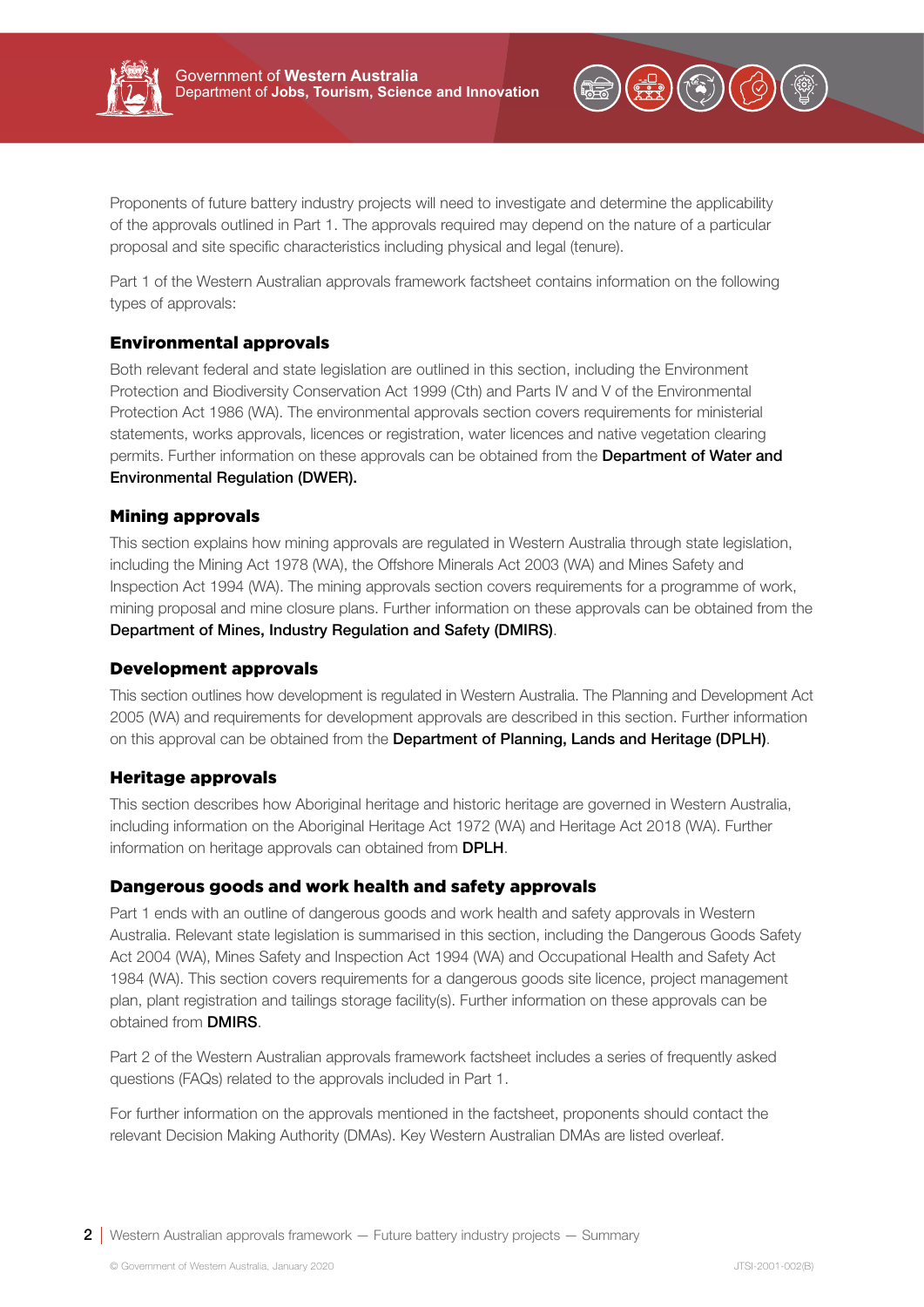

## Key Western Australian decision making authorities

A Decision Making Authority (DMA) refers to a government agency that administers legislation which provides for actions to be taken and for decisions to be made. Some of the key DMAs that may be involved in granting approvals for battery projects are set out below. The DMA's websites contain detailed information on the approvals described within the Western Australian approvals framework factsheet (Parts 1 and 2).

#### Environmental Protection Authority (EPA)

#### Website: http://www.epa.wa.gov.au/

The EPA provides the state with advice on the environmental acceptability of development proposals and statutory planning schemes. Development proposals include proposals for mining, industry and infrastructure projects, including ports, railways and pipelines.

**Phone:** +61 8 6364 7000

Email: info.epa@dwer.wa.gov.au

#### Department of Water and Environmental Regulation (DWER)

#### Website: https://www.dwer.wa.gov.au/

DWER manages and provides regulatory oversight of the state's environment and water resources. The department also provides services to support the statutory functions of the Environmental Protection Authority.

**Phone:** +61 8 6364 7000

Email: info@dwer.wa.gov.au

#### Department of Mines, Industry Regulation and Safety (DMIRS)

## Website: http://dmirs.wa.gov.au/

DMIRS provides regulatory and policy oversight of the mineral and energy resources sector. The department oversees the industry's environmental standards, resource titles systems, work health and safety regulation, geoscience functions and dangerous goods regulation.

**Phone:** +61 8 9222 3333

Email: online@dmirs.wa.gov.au

#### Department of Biodiversity, Conservation and Attractions (DBCA)

#### Website: https://www.dbca.wa.gov.au/

DBCA provides advice to development and land use decision makers (such as DMIRS, DWER and DPLH) on activities that will have impacts on Western Australian native plant and animal species and communities protected under the Biodiversity Conservation Act 2016 (BC Act). Impacts on biodiversity values may require authorisation or licensing through the BC Act. DBCA also has a number of different roles in relation to applications for access to reserved lands and marine waters managed under the Conservation and Land Management Act 1984 (WA).

**Phone:** +61 8 9219 9000

Email: enquiries@dbca.wa.gov.au

### Department of Planning, Lands and Heritage (DPLH)

#### Website: https://www.dplh.wa.gov.au/

DPLH is responsible for state level land use planning and management, supports Development Assessment Panels and the Western Australian Planning Commission, manages Crown land, and has oversight of Aboriginal cultural heritage and historic (built) heritage matters.

**Phone:** +61 8 6551 8002

Email: info@dplh.wa.gov.au